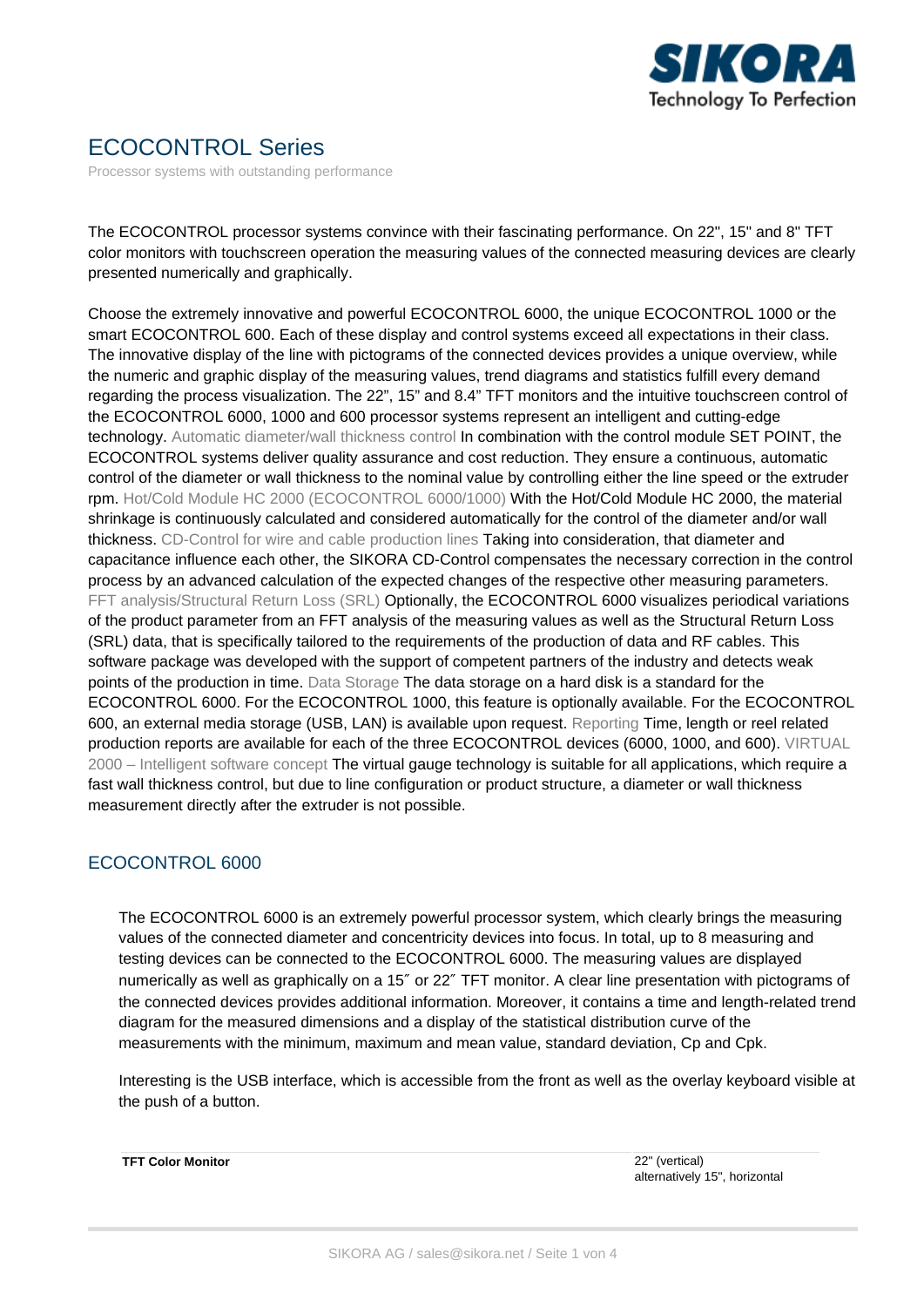

| Serial interface RS485<br>for the connection to measuring devices                      | $8*$                            |
|----------------------------------------------------------------------------------------|---------------------------------|
| <b>Electrically isolated digital inputs</b><br>for the connection to testing devices   | $8*$                            |
| Analog inputs 16 Bit<br>± 10 V (bipolar)                                               | $8*$                            |
| Analog outputs 16 Bit<br>± 10 V (bipolar)                                              | $8*$                            |
| Contact outputs for tolerance and<br>status messages (max. 30 V, max. 0.5 A)           | $8*$                            |
| <b>Communication interface via RS232 or LAN</b>                                        | $1*$                            |
| Interface for printer                                                                  | $1*$                            |
| Electrically isolated input for rotary pulse generators (0/15 V)                       | 1                               |
| <b>Electrically isolated interface</b><br>module for control of the diameter (HC 2000) | $1*$                            |
| <b>USB Customer Interface</b>                                                          | 1                               |
| Industrial fieldbus (e.g. Profinet IO, EtherNet/IP, Profibus-DP, CANopen, DeviceNet)   | Yes*                            |
| LAN interface (selectable OPC DA/UA/SuiteLink)                                         | $1*$                            |
| <b>WLAN (WiFi)</b>                                                                     | $1*$                            |
| <b>Storage</b>                                                                         | Hard disk                       |
| <b>Power Supply</b>                                                                    | 100 - 240 V AC ± 10 %, 50/60 Hz |
|                                                                                        | *Depending on the equipment     |

# ECOCONTROL 1000

The ECOCONTROL 1000 offers two serial interfaces for the connection of measuring devices such as SIKORA's [LASER Series 2000](https://sikora.net/en/products/laser2000/) or [LASER Series 6000](https://sikora.net/en/products/laser6000/) models. Additionally, two test devices, for example of the [LUMP 2000](https://sikora.net/en/products/lump-2000/) series can be connected. The measured values are displayed on a 15″ TFT touchscreen monitor. The ECOCONTROL 1000 also includes a time or length related (optional) trend diagram of all values, combined with a graph of the distribution of the single values (statistical distribution curve) and comprehensive statistics with the minimum, maximum and mean value, standard deviation, Cp and Cpk values. The operation is intuitive, menu-driven via a touchscreen.

| <b>TFT Color Monitor</b>                                                               | 15"   |
|----------------------------------------------------------------------------------------|-------|
| Serial interface RS485<br>for the connection to measuring devices                      | $4^*$ |
| Electrically isolated digital inputs<br>for the connection to testing devices          | $4^*$ |
| Analog inputs 16 Bit<br>± 10 V (bipolar)                                               | $4^*$ |
| Analog outputs 16 Bit<br>± 10 V (bipolar)                                              | $4^*$ |
| Contact outputs for tolerance and<br>status messages (max. 30 V, max. 0.5 A)           | $4^*$ |
| Communication interface via RS232 or LAN                                               | $1*$  |
| Interface for printer                                                                  | $1*$  |
| Electrically isolated input for rotary pulse generators (0/15 V)                       | $1*$  |
| <b>Electrically isolated interface</b><br>module for control of the diameter (HC 2000) | $1*$  |
| <b>USB Customer Interface</b>                                                          | 1     |
| LAN interface (selectable OPC DA/UA/SuiteLink)                                         | $1*$  |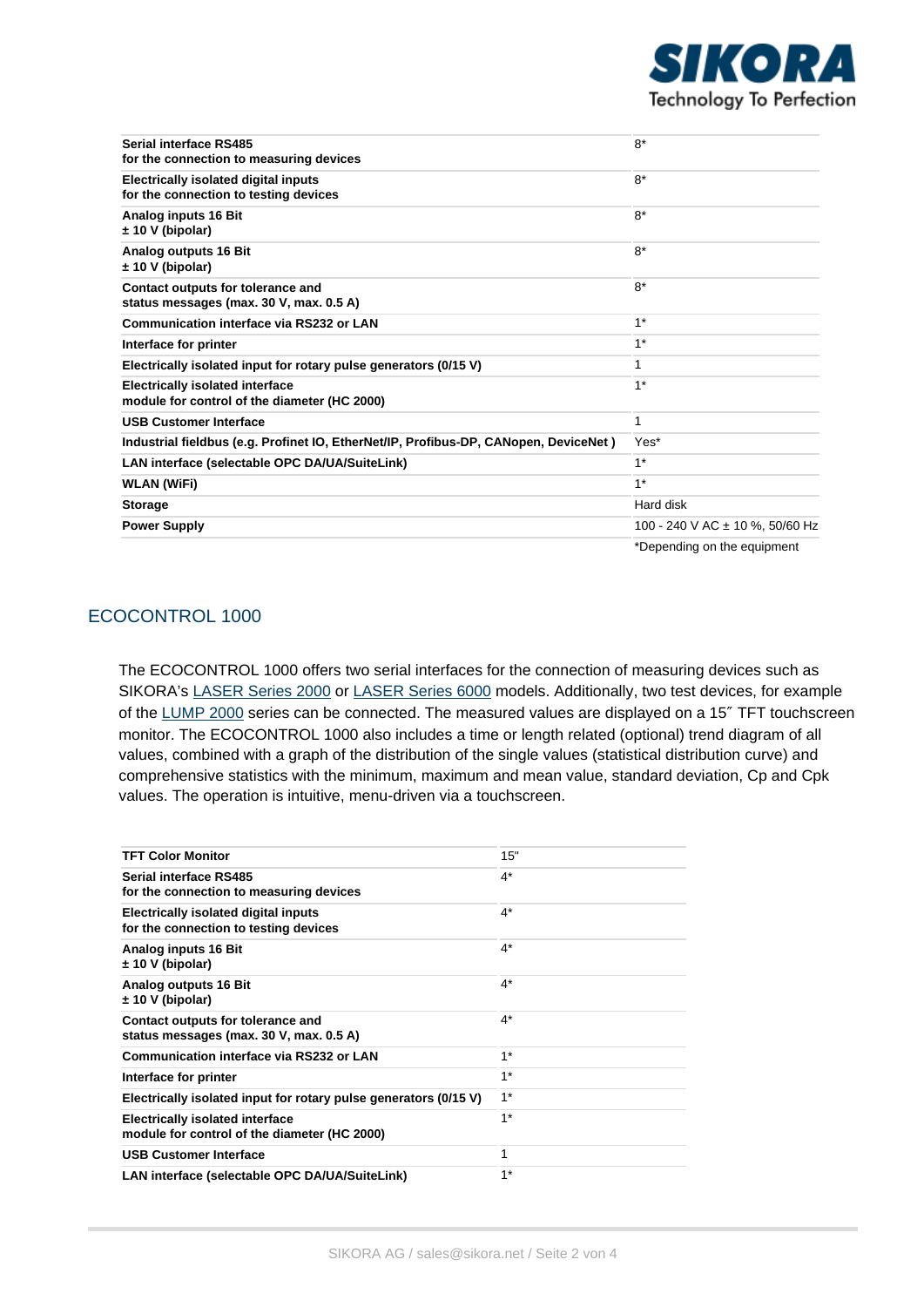

| <b>Storage</b>      | Hard disk (optionally)          |
|---------------------|---------------------------------|
| <b>Power Supply</b> | 100 - 240 V AC ± 10 %, 50/60 Hz |
|                     | *Depending on the equipment     |

### ECOCONTROL 600

The ECOCONTROL 600 offers one serial interface for the connection of a SIKORA measuring device. Additionally, via two digital contacts events from a [LUMP 2000](https://sikora.net/en/products/lump-2000/) for the detection of lumps and neckdowns can be read.

The measuring values are displayed numerically and graphically on a clear 8″ TFT monitor. Also, there is a graphical time- or length-related (optional) trend diagram for all values combined with a graph of the distribution of the single values (statistical distribution curve) and statistics with the minimum, maximum value, the mean, standard deviation, Cp and Cpk values. The operation is menu-driven via a touchscreen.

| <b>TFT Color Monitor</b>                                                      | 8.4"                            |  |
|-------------------------------------------------------------------------------|---------------------------------|--|
| Serial interface RS485<br>for the connection to measuring devices             | 1                               |  |
| Electrically isolated digital inputs<br>for the connection to testing devices | $4^*$                           |  |
| Contact outputs for tolerance and<br>status messages (max. 30 V, max. 0.5 A)  | $4^*$                           |  |
| Communication interface via RS232 or LAN                                      | $1*$                            |  |
| Interface for printer                                                         | $1*$                            |  |
| Electrically isolated input for rotary pulse generators (0/15 V)              | $1^*$                           |  |
| <b>USB Customer Interface</b>                                                 | 1                               |  |
| Ethernet interface (OPC DA/Suitelink)                                         | $1*$                            |  |
| <b>Storage</b>                                                                | External Media (optionally)     |  |
| <b>Power Supply</b>                                                           | 100 - 240 V AC ± 10 %, 50/60 Hz |  |
|                                                                               | *Depending on the equipment     |  |

# FIBER ECOCONTROL

The FIBER ECOCONTROL is an extremely powerful display and control processor system, which clearly visualizes the measuring values of the connected measuring devices and lump detectors of the FIBER Series 6000.

The measuring values are displayed numerically and graphically on a 15" TFT monitor. In addition, it includes a time-related trend diagram of all values and a display of the distribution of single values (statistical distribution curve) and comprehensive statistics with the minimum, maximum and mean values, standard deviation, Cp and Cpk values. The operation is intuitive and menu-driven via touchscreen. Data storage is available.

#### Automatic diameter control

A special feature of the FIBER ECOCONTROL is the control module SET POINT. It ensures a continuous control of the diameter by automatically controlling the line speed or tension. The control is done either by